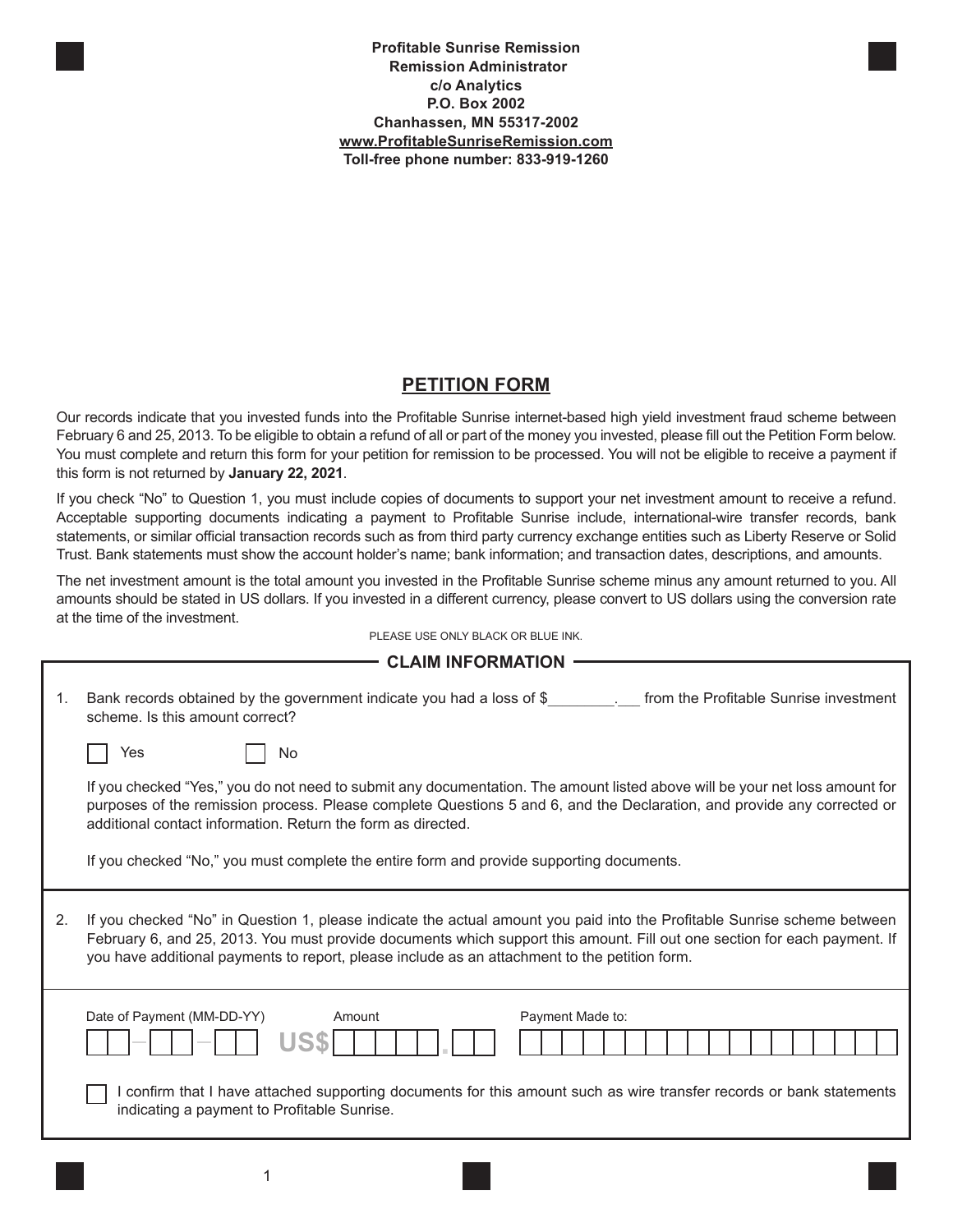|    | <b>CLAIM INFORMATION, CONTINUED</b><br>Date of Payment (MM-DD-YY)<br>Amount<br>Payment Made to:<br>I confirm that I have attached supporting documents for this amount such as wire transfer records or bank statements<br>indicating a payment to Profitable Sunrise.                                                                                                                                                                                                          |  |  |  |
|----|---------------------------------------------------------------------------------------------------------------------------------------------------------------------------------------------------------------------------------------------------------------------------------------------------------------------------------------------------------------------------------------------------------------------------------------------------------------------------------|--|--|--|
|    | Date of Payment (MM-DD-YY)<br>Payment Made to:<br>Amount<br>US\$<br>I confirm that I have attached supporting documents for this amount such as wire transfer records or bank statements<br>indicating a payment to Profitable Sunrise.                                                                                                                                                                                                                                         |  |  |  |
| 3. | If you checked "No" to Question 1, please tell us about any amounts returned to you from the Profitable Sunrise scheme.<br>Include any documentation you may have as to these returned amounts, but you must disclose any amount returned even if<br>you no longer have documentation.                                                                                                                                                                                          |  |  |  |
| 4. | What is the NET amount of your loss from the Profitable Sunrise investment scheme? This is the amount you invested MINUS<br>the amount of any returns.<br>I understand that the total amount of my loss excludes any interest, or other increase my investment was supposed to earn<br>or was supposed to have earned, and any expenses I have incurred to try to recover loss or to seek other recompense. Tax<br>liens or tax penalties incurred are not eligible for refund. |  |  |  |
| 5. | Are you a US citizen or company? Please check box below.<br>Yes<br>No                                                                                                                                                                                                                                                                                                                                                                                                           |  |  |  |
| 6. | If you are a US citizen or company, provide your Social Security Number or Tax Identification Number in the space below.<br>You are required to provide your SSN or TIN to receive payment.<br>SSN:<br>TIN:<br>or                                                                                                                                                                                                                                                               |  |  |  |